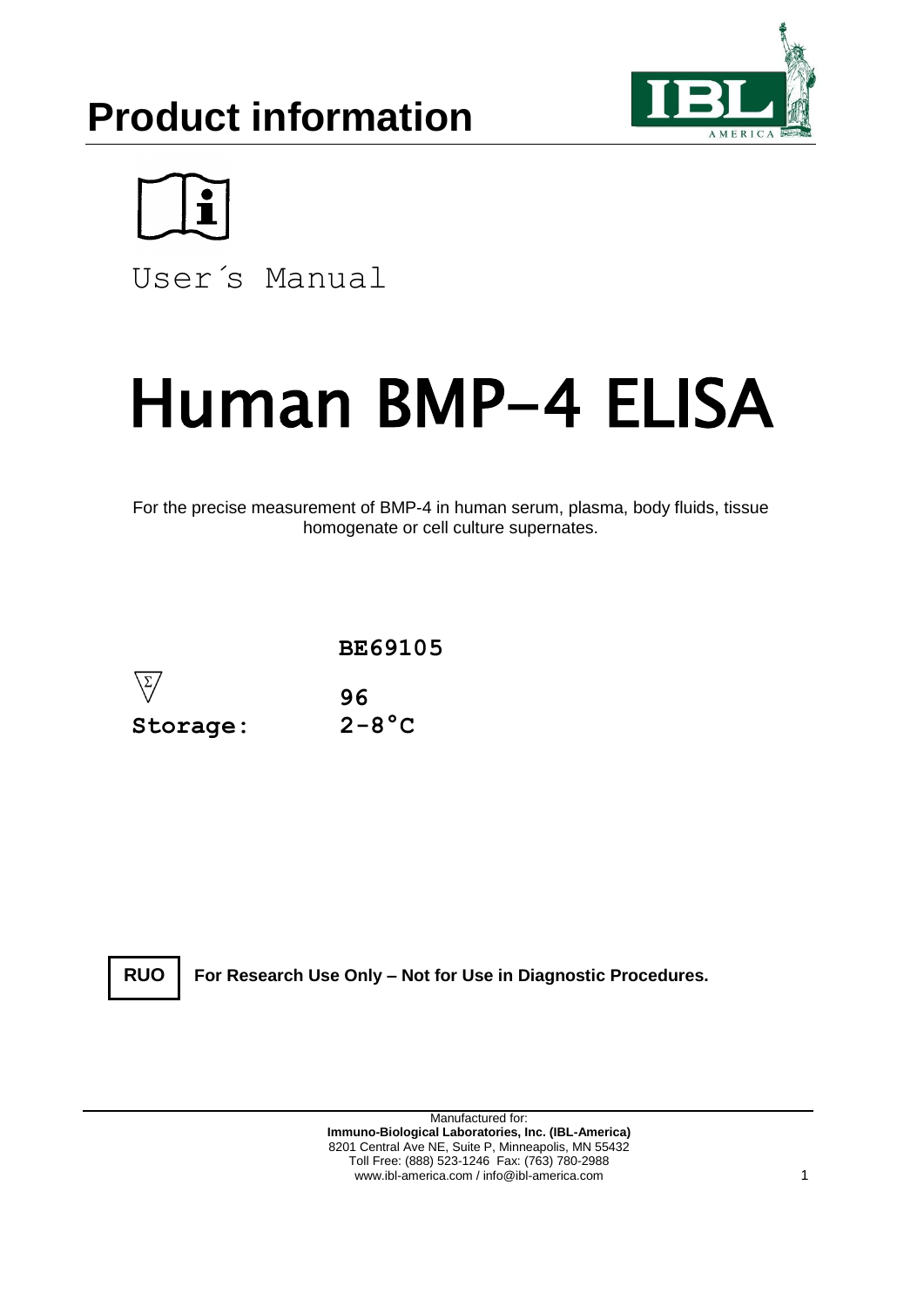# **1 INTRODUCTION**

# **1.1 Intended Use**

The IBL-America BMP-4 ELISA has been designed for the precise measurement of BMP-4 in human serum, plasma, body fluids, tissue homogenate or cell culture supernates. For research use only, not for use in diagnostic procedures.

# **1.2 Background**

Bone morphogenetic protein 4 (BMP-4) is a member of the transforming growth factor-beta superfamily of regulatory molecules. Bone morphogenetic proteins were originally identified by the ability of demineralized bone extract to induce endochondral osteogenesis in vivo in an extraskeletal site, and known for their ability to induce bone and cartilage development. In human embryonic development, BMP4 is a critical signaling molecule required for the early differentiation of the embryo and establishing of a dorsal-ventral axis. BMP4 is secreted from the dorsal portion of the notochord, and it acts in concert with sonic hedgehog (released from the ventral portion of the notochord) to establish a dorsal-ventral axis for the differentiation of later structures. Increase in expression of BMP4 has been associated with a variety of bone diseases, including the heritable disorder Fibrodysplasia Ossificans Progressiva.

# **2 PRINCIPLE OF THE TEST**

This kit is based on a sandwich enzyme-linked immune-sorbent assay technology. An analyte-specific polyclonal antibody is pre-coated onto 96-well plates. The biotin conjugated second antibody is used as detection antibody. During the first incubation the standards and samples react with the analyte-specific pre-coated antibody. In a second incubation the biotin conjugated detection antibody completes the sandwich. After washing with wash buffer the TMB substrate is added to visualize HRP enzymatic reaction. TMB is catalyzed by HRP to produce a blue color product that changes into yellow after adding acidic stop solution. The optical density of the yellow color is proportional to the analyte captured in plate. Read the O.D. absorbance at 450nm in a microtiterplate reader, and calculate the concentration of the analyte in the sample by taking into consideration the dilution factor of the sample.

# **3 WARNINGS AND PRECAUTIONS**

- 1. This kit is for research use only, not for use in diagnostic procedures.
- 2. Before the experiment, centrifuge each kit component for several minutes to bring down all reagents to the bottom of tubes.
- 3. It is recommend to measure each standard and sample in duplicate.
- 4. Do NOT let the plate completely dry at any time! Since the dry condition can inactivate the biological material on the plate.
- 5. Do not reuse pipette tips and tubes to avoid cross contamination.
- 6. Do not use the expired components or the components from different lot numbers.
- 7. To avoid the marginal effect of plate incubation for temperature differences (the marginal wells always get stronger reaction), it is recommend to equilibrate the ABC working solution and TMB substrate for at least 30 min at 37°C before adding to wells.
- 8. The TMB substrate (Kit Component 8) is colorless and transparent before use. If not, please contact us for replacement.

# **4 REAGENTS**

# **4.1 Reagents provided**

- 1. One 96-well microtiterplate pre-coated with anti-human BMP-4 antibody<br>2. Lyophilized human BMP-4 standards: 2 tubes (10 ng / tube)
- 2. Lyophilized human BMP-4 standards: 2 tubes (10 ng / tube)
- 3. Sample / Standard diluent buffer: 30 ml
- 4. Biotin conjugated anti-human BMP-4 antibody (Concentrated): 130 μl. Dilution: 1:100
- 5. Antibody diluent buffer: 12 ml
- 6. Avidin-Biotin-Peroxidase Complex (ABC) (Concentrated): 130 μl. Dilution: 1:100
- ABC diluent buffer: 12 ml
- 8. TMB substrate: 10 ml
- 9. Stop solution: 10 ml
- 10. Wash buffer (25X): 30 ml

# **4.2 Materials required but not provided**

- 
- 1. 37°C incubator<br>2. Microtiterplate r Microtiterplate reader (wavelength: 450nm)
- 3. Precise pipette and disposable pipette tips
- 4. Automated plate washer
- 5. ELISA shaker
- 6. 1.5 ml Eppendorf tubes
- 7. Plate cover
- 8. Absorbent filter papers
- 9. Plastic or glass container with volume of above 1 L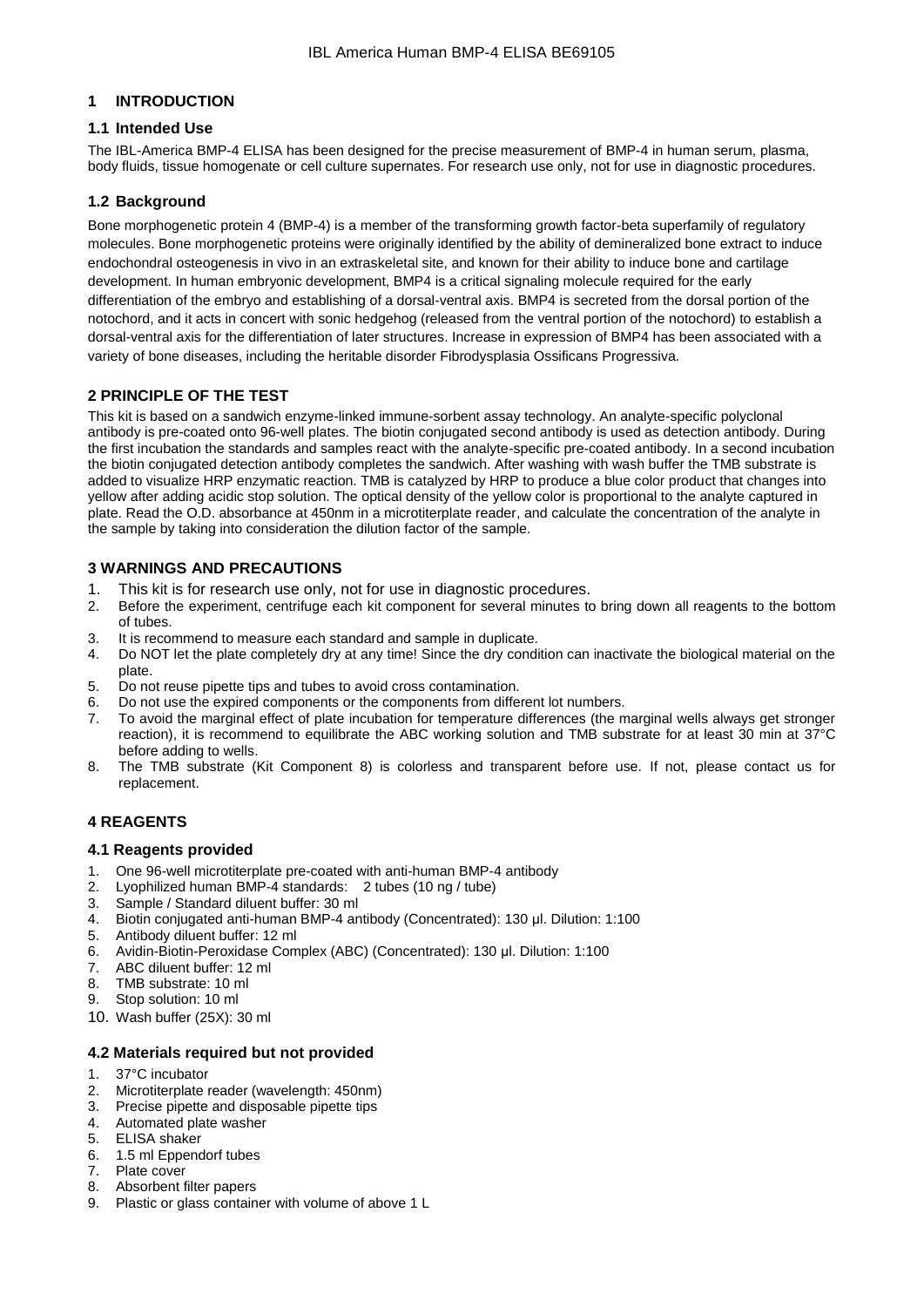# **4.3 Storage Conditions / Expiration**

Store at 4℃ for frequent use, at -20℃ for 8 months.

# **4.4 Preparation of sample and reagents**

#### **1. Sample**

Isolate the test samples soon after collecting, then, analyze immediately (within 2 hours). Or aliquot and store at -20°C for long term. Avoid multiple freeze-thaw cycles.

 **Tissue homogenate or body fluids, cell culture supernate:** Centrifuge to remove precipitate, analyze immediately or aliquot and store at -20°C.

 $\div$  **Serum:** Coagulate the serum at room temperature (about 4 hours). Centrifuge at approximately 1000  $\times$  g for 10 min. Analyze the serum immediately or aliquot and store at -20°C.

 **Plasma:** Collect plasma with EDTA as the anticoagulant. Centrifuge for 10 min at 1000 x g within 30 min of collection. Analyze immediately or aliquot and store frozen at -20°C. **Heparin or citrate cannot be used as anticoagulant here.**

**Note:** 1. Coagulate blood samples completely, then, centrifuge, and avoid hemolysis and particles.

2. NaN<sup>3</sup> cannot be used as test sample preservative, since it is the inhibitor for HRP.

#### **>> Sample Dilution Guideline**

End user should estimate the concentration of the target protein in the test sample first, and select a proper dilution factor to make the diluted target protein concentration falls the optimal detection range of the kit. Dilute the sample with the provided diluent buffer, and several trials may be necessary in practice. The test sample must be well mixed with the diluent buffer.

 **High target protein concentration (40-400 ng/ml)**: Dilution: 1:100. i.e. Add 1μl of sample into 99 μl of Sample / Standard diluent buffer (Kit Component 3).

 **Medium target protein concentration (4-40 ng/ml)**: Dilution: 1:10. i.e. Add 10 μl of sample into 90μl of Sample / Standard diluent buffer (Kit Component 3).

 **Low target protein concentration (62.5-4000 pg/ml)**: Dilution: 1:2. i.e. Add 50 μl of sample into 50 μl of Sample / Standard diluent buffer (Kit Component 3).

**Very low target protein concentration (≤62.5 pg/ml)**: Unnecessary to dilute, or dilute at 1:2.

#### **2. Wash buffer**

Dilute the concentrated Wash buffer 25-fold (1:25) with distilled water (i.e. add 30ml of concentrated wash buffer into 720 ml of distilled water).

#### **3. Standard**

Reconstitution of the lyophilized human BMP-4 standard (Kit Component 2): standard solution should be prepared no more than 2 hours prior to the experiment. Two tubes of standard are included in each kit. Use one tube for each experiment. **(Note: Do not dilute the standard directly in the plate)**

a. 10,000 pg/ml of standard solution: Add **1 ml** of Sample / Standard diluent buffer (Kit Component 3) into one Standard (Kit Component 2) tube, keep the tube at room temperature for 10 min and mix thoroughly.

b. 4000 pg/ml of standard solution: Add **0.4 ml** of the above 10 ng/ml standard solution into **0.6 ml** sample diluent buffer (Kit Component 3) and mix thoroughly.

c. 2000 pg/ml → 62.5 pg/ml of standard solutions: Label 6 Eppendorf tubes with 2000pg/ml, 1000pg/ml, 500pg/ml, 250pg/ml, 125pg/ml, 62.5pg/ml, respectively. Aliquot **0.3 ml** of the Sample / Standard diluent buffer (Kit Component 3) into each tube. Add **0.3 ml** of the above 4000 pg/ml standard solution into 1st tube and mix thoroughly. Transfer **0.3 ml** from 1st tube to 2nd tube and mix thoroughly. Transfer **0.3 ml** from 2nd tube to 3rd tube and mix thoroughly, and so on.



**Note**: The standard solutions are best used within 2 hours. The 10,000 pg/ml standard solution should be used within 12 hours. Or store at -20°C for up to 48 hours. Avoid repeated freeze-thaw cycles.

#### **4. Preparation of Biotin conjugated anti-human BMP-4 antibody (Kit Component 4) working solution:** prepare no more than 2 hours before the experiment.

a. Calculate the total volume of the working solution: 0.1 ml / well x quantity of wells. (Allow 0.1-0.2 ml more than the total volume)

b. Dilute the Biotin conjugated anti-human BMP-4 antibody (Kit Component 4) with Antibody diluent buffer (Kit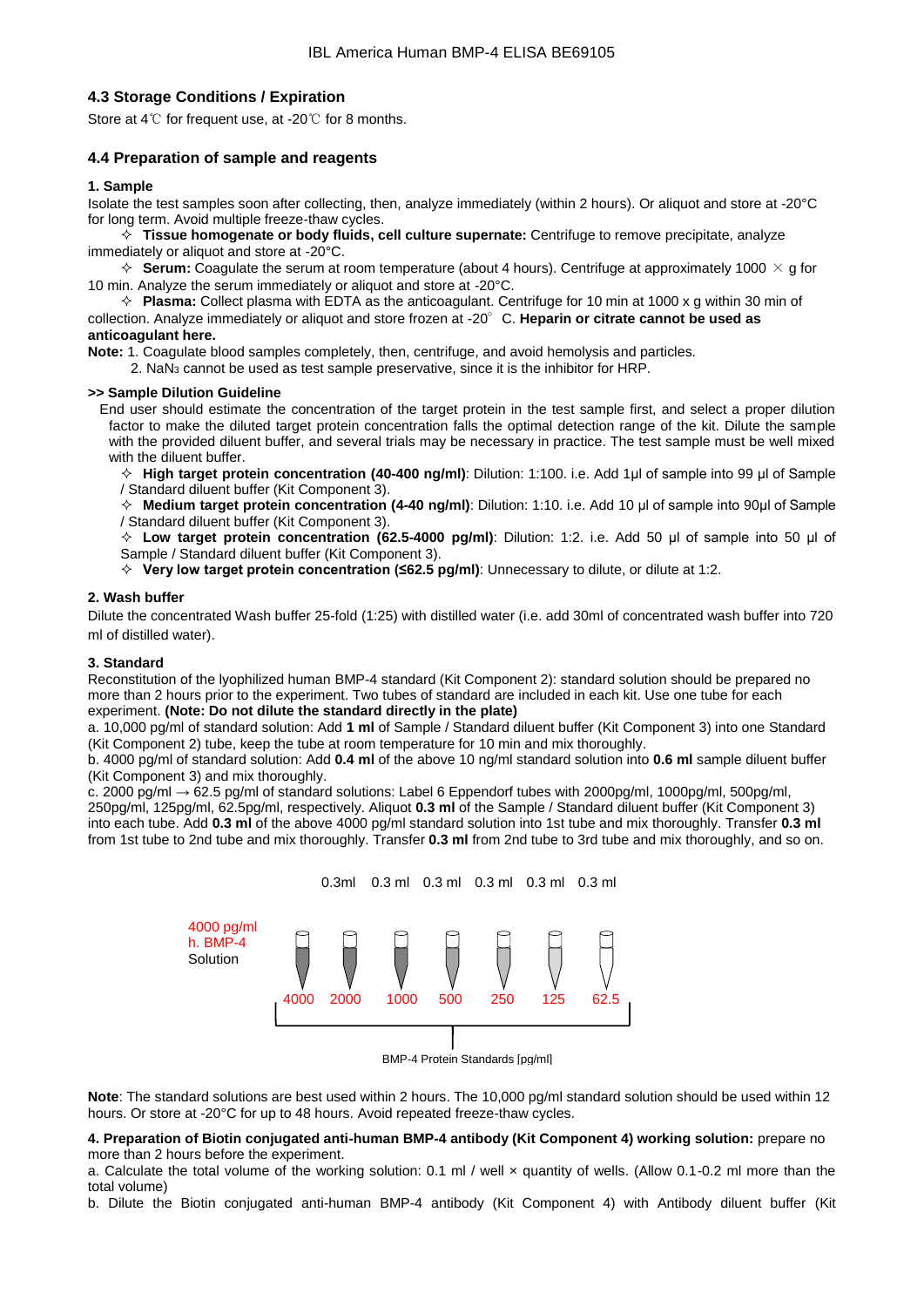Component 5) at 1:100 and mix thoroughly. i.e. Add 1 μl of Biotin conjugated anti-human BMP-4 antibody into 99 μl of Antibody diluent buffer.

#### **5. Preparation of Avidin-Biotin-Peroxidase Complex (ABC) (Kit Component 6) working solution:** prepare no more than 1 hour before the experiment.

- a. Calculate the total volume of the working solution: 0.1 ml / well × quantity of wells. (Allow 0.1 0.2 ml more than the total volume)
- b. Dilute the Avidin-Biotin-Peroxidase Complex (ABC) (Kit Component 6) with ABC diluent buffer (Kit Component 7) at 1:100 and mix thoroughly. i.e. Add 1 μl of Avidin-Biotin-Peroxidase Complex (ABC) into 99 μl of ABC diluent buffer.

# **5 ASSAY PROCEDURE**

# **5.1 General Remarks**

Before adding to wells, equilibrate the ABC working solution and TMB substrate (Kit Component 8) for at least 30 minutes at 37°C. It is recommended to plot a standard curve for each test.

# **5.2 Test Procedure**

- 1. Set standard, test sample and control (zero) wells on the pre-coated plate respectively, and then, record their positions. It is recommend to measure each standard and sample in duplicate.
- 2. Aliquot 0.1 ml of 4000 pg/ml, 2000 pg/ml, 1000 pg/ml, 500 pg/ml, 250 pg/ml, 125 pg/ml, 62.5 pg/ml standard solutions into the standard wells.
- 3. Add 0.1 ml of Sample / Standard diluent buffer (Kit Component 3) into the control (zero) well.
- 4. Add 0.1 ml of properly diluted sample (Human serum, plasma, body fluids, tissue homogenate or cell culture supernatants) into test sample wells.
- 5. Seal the plate with a cover and incubate at 37°C for 90 min.
- 6. Remove the cover and discard the plate content, clap the plate on the absorbent filter papers or other absorbent material. **Do NOT let the wells completely dry at any time. Do not wash plate!**
- 7. Add 0.1 ml of Biotin conjugated anti-human BMP-4 antibody work solution into the above wells (standard, test sample & zero wells). Add the solution at the bottom of each well without touching the side wall.  $\frac{1}{2}$ <br>8. Seal the plate with a cover and incubate at 37°C for 60 min.<br>9. Remove the cover and wash plate 3 time
- 
- Remove the cover, and wash plate 3 times with Wash buffer (Kit Component 10) using one of the following methods: **Manual Washing:** Discard the solution in the plate without touching the side walls. Clap the plate on absorbent filter papers or other absorbent material. Fill each well completely with Wash buffer (Kit Component 10) buffer and vortex mildly on ELISA shaker for 2 min, then aspirate contents from the plate, and clap the plate on absorbent filter papers or other absorbent material. Repeat this procedure two more times for a **total of THREE washes**.

 **Automated Washing:** Aspirate all wells, then wash plate **THREE times** with Wash buffer (Kit Component 10) (overfilling wells with the buffer). After the final wash, invert plate, and clap the plate on absorbent filter papers or other absorbent material. It is recommended that the washer be set for a soaking time of 1 min or shaking.

- 10. Add 0.1 ml of ABC working solution into each well, cover the plate and incubate at 37°C for 30 min.
- 11. Remove the cover and wash plate 5 times with Wash buffer (Kit Component 10), and each time let the wash buffer stay in the wells for 1-2 min. (See Step 9 for plate wash method).
- 12. Add 0.1 ml of TMB substrate (Kit Component 8) into each well, cover the plate and incubate at 37°C in dark within 30 min. (**Note:** This incubation time is for reference use only, the optimal time should be determined by end user.) And the shades of blue can be seen in the first 3-4 wells (with most concentrated Human BMP-4 standard solutions), the other wells show no obvious color.
- 13. Add 0.1 ml of Stop solution (Kit Component 9) into each well and mix thoroughly. The color changes into yellow immediately.
- 14. Read the O.D. absorbance at 450 nm in a microtiterplate reader within 30 min after adding the stop solution.

# **5.3 Results**

 For calculation, (the relative O.D.450) = (the O.D.<sup>450</sup> of each well) – (the O.D.<sup>450</sup> of Zero well). The standard curve can be plotted as the relative O.D.<sub>450</sub> of each standard solution (Y) vs. the respective concentration of the standard solution (X). The human BMP-4 concentration of the samples can be interpolated from the standard curve.  **Note:** If the samples measured were diluted, multiply the dilution factor to the concentrations from interpolation to obtain the concentration before dilution.

# **6 QUALITY CONTROL**

Good laboratory practice requires that controls be run with each calibration curve. A statistically significant number of controls should be assayed to establish mean values and acceptable ranges to assure proper performance. It is recommended to use controls according to state and federal regulations. The use of controls is advised to assure the day to day validity of results. It is also recommended to make use of national or international Quality Assessment programs in order to ensure the accuracy of the results. Employ appropriate statistical methods for analyzing control values and trends. If the results of the assay do not fit to the established acceptable ranges of control materials, results of unknowns should be considered invalid.